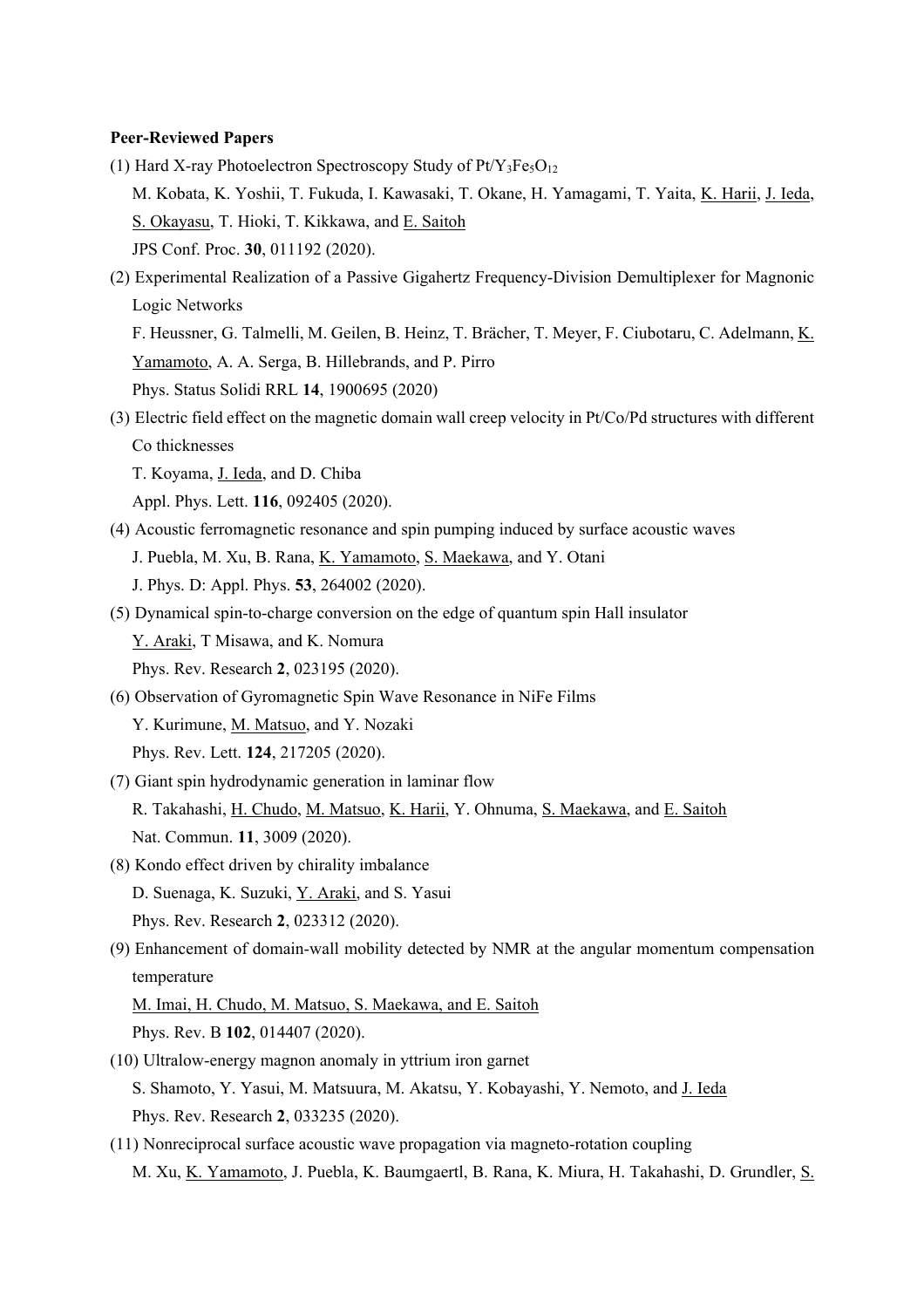Maekawa, and Y. Otani

Sci. Adv. **6**, eabb1724 (2020).

- (12) Tolerance of spin-Seebeck thermoelectricity against irradiation by swift heavy ions S. Okayasu, K. Harii, M. Kobata, K. Yoshii, T. Fukuda, M. Ishida, J. Ieda, and E. Saitoh J. Appl. Phys. **128**, 083902 (2020).
- (13) Magnetic field dependence of the nonlocal spin Seebeck effect in Pt/YIG/Pt systems at low temperatures

K. Oyanagi, T. Kikkawa, E. Saitoh,

AIP ADVANCES **10**, 1 (2020)

(14) Magnon polarons in the spin Peltier effect

R. Yahiro, T. Kikkawa, R. Ramos, K. Oyanagi, T. Hioki, S. Daimon, E. Saitoh Phys. Rev. B **101**, 024407 (2020)

(15) Absence of evidence of spin transport through amorphous  $Y_3Fe<sub>5</sub>O<sub>12</sub>$ 

J. M. Gomez-Perez, K. Oyanagi, R. Yahiro, R. Ramos, L. E. Hueso, E. Saitoh, F. Casanova,

Appl. Phys. Lett. **116**, 032401 (2020)

(16) Bidirectional energy filtering for electronic and phonon transport in  $Al_2O_3/ZnO$  superlattice films with anisotropy

W-Y. Lee, N-W. Park, S-Y. Kang, M-S. Kang, Thi Thu Trang Bui, J-H. Seok, G-S. Kim, E. Saitoh, S-K. Lee,

- J. Alloy. Comp. **815**, 152482 (2019)
- (17) Snell's law for spin waves at a 90 degrees magnetic domain wall

T. Hioki, T. Tsuboi, T. H. Johansen, T. Hashimoto, E. Saitoh,

Appl. Phys. Lett. **116**, 112402 (2020)

- (18) Electric current control of spin helicity in an itinerant helimagnet N. Jiang, Y. Nii, H. Arisawa, E. Saitoh, Y. Onose, Nature Commun. **11**, 1601 (2020)
- (19) Crystalline dependence of spin transmission in  $Cr<sub>2</sub>O<sub>3</sub>$  thin films
	- J. G. Qin, D. Z. Zhou, Y. Chen, E. Saitoh, X. F. Jin,
	- J. Mag. Mag. Mat. **501,** 166362 (2020)
- (20) Large-scale  $MoS<sub>2</sub>$  thin films with a chemically formed holey structure for enhanced Seebeck thermopower and their anisotropic properties

M. S. Kang, S. Y. Kang, W. Y. Lee, N. W. Park, K. C. Kwon, S. Choi, G. S. Kim, J. Nam, K. S. Kim, E. Saitoh, H. W. Jang, S. K. Lee,

J. Mater. Chem. A **8**, 8669 (2020)

(21) Enhanced Spin Seebeck Effect in Monolayer Tungsten Diselenide Due to Strong Spin Current Injection at Interface

S. K. Lee, W. Y. Lee, T. Kikkawa, C. T. Le, M. S. Kang, G. S. Kim, A. D. Nguyen, Y. S. Kim, N. W. Park, E. Saitoh,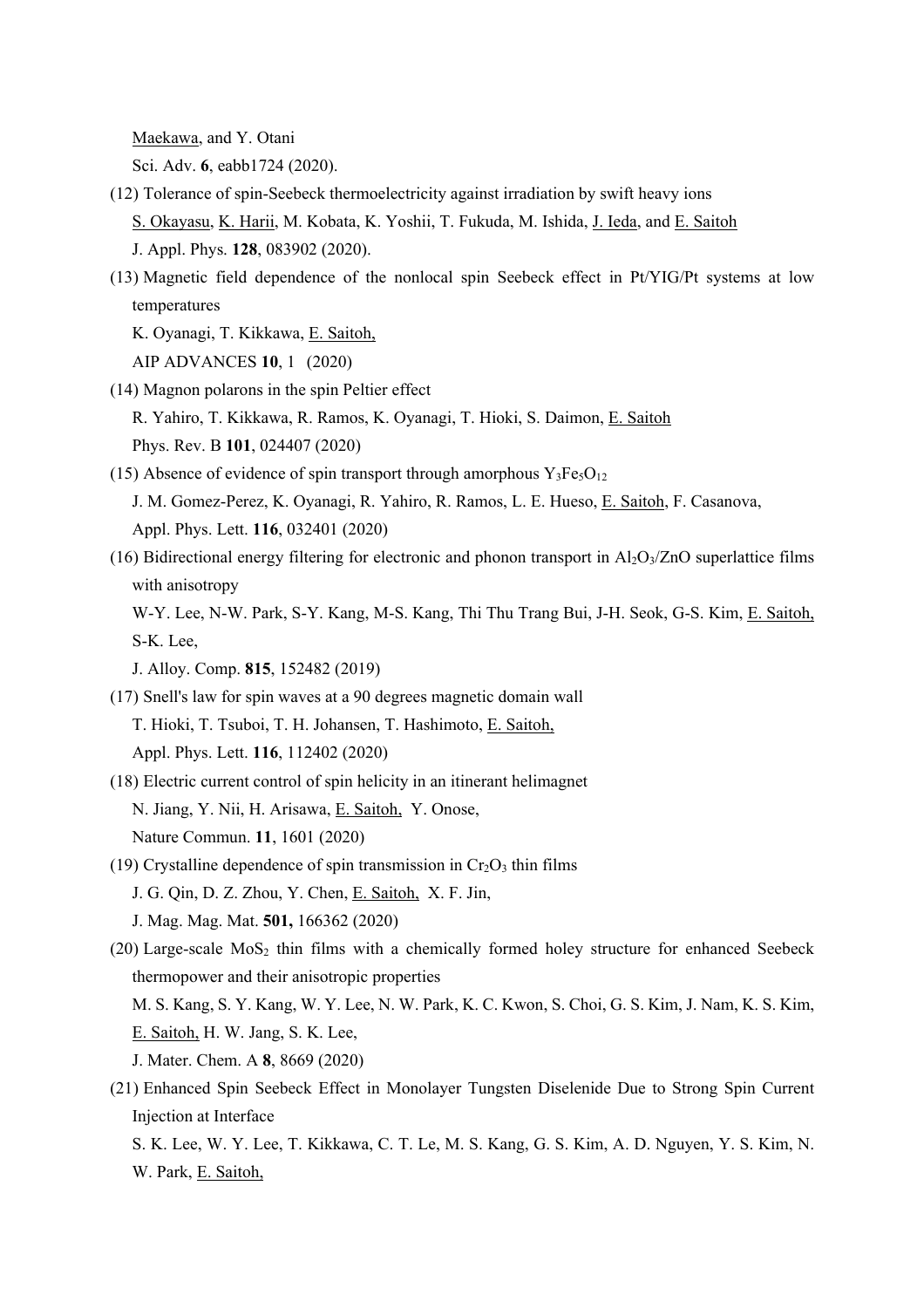Adv. Fung, Mat. 2003192 (2020)

- (22) Surface Coverage Dependence of Spin-to-Charge Current across  $Pt/MoS_2/Y_3Fe<sub>5</sub>O<sub>12</sub>$  Layers via Longitudinal Spin Seebeck Effect W. Y. Lee, N. W. Park, M. S. Kang, G. S. Kim, H. W. Jang, E. Saitoh, S. K. Lee, J. Phys. Chem. Lett. **11**, 5338 (2020)
- (23) Observation of Magnon Polarization

Y. Nambu, J. Barker, Y. Okino, T. Kikkawa, Y. Shiomi, M. Enderle, T. Weber, B. Winn, M. Graves-Brook, J. M. Tranquada, T. Ziman, M. Fujita, G. E. W. Bauer, E. Saitoh, K. Kakurai, Phys. Rev. Lett. **125**, 027201 (2020)

(24) Efficient Spin Torques in Antiferromagnetic CoO/Pt Quantified by Comparing Field- and Current-Induced Switching

L. Baldrati, C. Schmitt, O. Gomonay, R. Lebrun, R. Ramos, E. Saitoh, J. Sinova, M. Klaui, Phys. Rev. Lett. **125**, 077201 (2020)

(25) Optomagnonic Barnett effect

K. Nakata and S. Takayoshi,

Phys. Rev. B **102**, 094417 (2020).

- (26) Nuclear Magnetic Relaxation Time near Compensation Temperature in Ferrimagnetic Insulator M. Mori
	- J. Phys. Soc. Jpn. **89**, 114705 (2020).
- (27) Non-reciprocal Pumping of Surface Acoustic Waves by Spin Wave Resonance

K. Yamamoto, W. Yu, T. Yu, J. Puebla, M. Xu, S. Maekawa, G. Bauer

J. Phys. Soc. Jpn. **89**, 113702 (2020).

- (28) Reply to Comment on 'Observation of Barnett fields in solids by nuclear magnetic resonance' H. Chudo, M.Matsuo, K.Harii, S. Maekawa, and E. Saitoh, Appl. Phys. Express **13**, 109102 (2020)
- (29) Mean-field study of the Bose-Hubbard model in the Penrose lattice R. Ghadimi, T. Sugimoto, and T. Tohyama
	- Phys. Rev. B 102, 224201 (2020).

(30) Cluster-based Haldane states in spin-1/2 cluster chains

T. Sugimoto, K. Morita, and T. Tohyama

Phys. Rev. Res. 2, 023420 (2020).

#### **Invited Talks at International Conferences**

(1) 65th Annual Conference on Magnetism and Magnetic Materials Virtual Conference, 2-6 November 2020 "Controlling magnetic anisotropy by Rashba and other spin-orbit couplings"

J. Ieda

(2) APW-RIKEN-Tsinghua-Kavli workshop 2020 on "Highlights on condensed matter physics" Online Zoom meeting, 2-4 September 2020